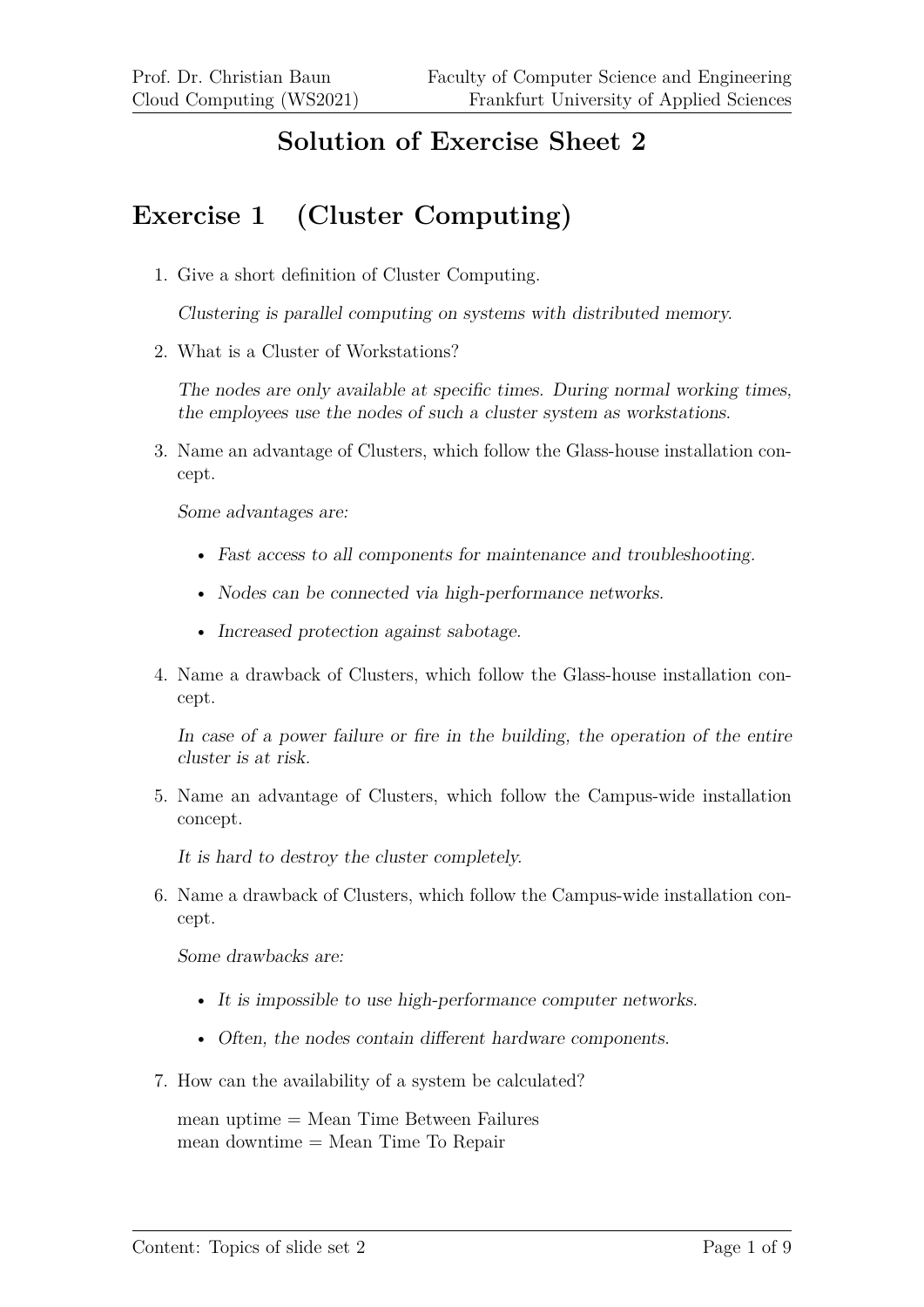availability = mean uptime mean uptime + mean downtime

8. What is the objective of High Availability Clustering?

High availability of the cluster service $(s)$ .

9. By which approach does High Availability Clustering achieve its objective?

With redundancy of nodes and their components and by avoiding a single point of failure.

10. What is an Active/Active-Cluster?

All nodes run the same services. All nodes are in active state. If nodes fail, the remaining active nodes need to take over their tasks.

11. What is an Active/Passive-Cluster?

During normal operation, at least a single node is in passive state. Nodes in passive state do not provide services during normal operation. If a node fails, a passive node takes over its services.

12. What is the meaning of Failover?

A node takes over the services of a failed node.

13. What is the meaning of Failback?

If failed nodes are operational again, they report their status to the load balancer and get new jobs assigned in the future.

14. What causes a Split Brain?

A split brain may result, when a connection failure between nodes occur, while the computers operate properly. A tool like Heartbeat, which monitors the presence (or disappearance) of nodes, assumes that nodes are broken. Each node declares itself to be the primary node. In a Active/Passive-Cluster, this causes a failure of the cluster (offered services).

15. What is the result of a Split Brain?

If distributed storage is used, write requests cause differing data on the nodes. The data is no longer consistent. It is difficult to fix the broken consistency without loosing data.

16. Explain the difference between the Shared Nothing and the Shared Disk Clusters.

In a Shared Nothing cluster, each node has its own storage resource.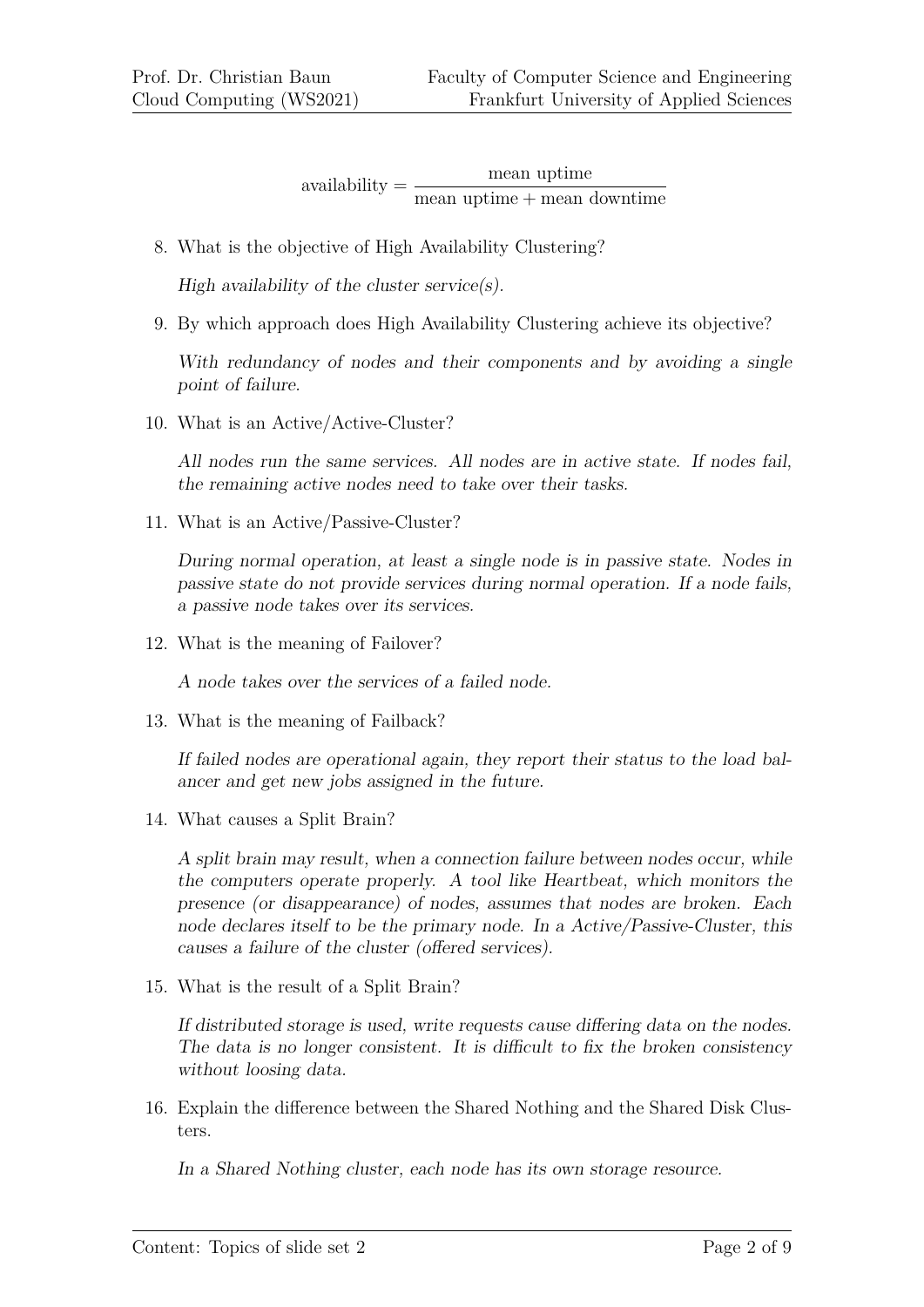In a Shared Disk cluster, all nodes have access to a shared storage.

- 17. Explain the main difference between a SAN (Storage Area Network) and a NAS (Network Attached Storage).
	- A SAN provides block-level access to storage devices via the network.
	- A NAS provides file system-level access to storage devices via the network.
- 18. What is the objective of High Performance Clustering?

High computing power

19. Name an advantage of High Performance Clusters versus supercomputers.

Some examples for advantages of High Performance Clusters are:

- Low price and vendor independence.
- Defective components can be obtained in a quick and inexpensive way.
- It is easy to increase the performance in a short time via additional nodes.
- 20. Name a drawback of High Performance Clusters versus supercomputers.

High administrative and maintenance costs, compared with mainframes.

21. What is a Beowulf Cluster?

It is a High Performance Cluster and the nodes use a free operating system. Beowulf clusters consist of commodity PCs or workstations. The nodes of a Beowulf cluster are used only for the cluster

22. What is a Wulfpack Cluster?

It is a High Performance Cluster and the nodes use a Windows operating system.

23. What is the objective of High Throughput Clustering?

Maximize the throughput (handling of small tasks/requests).

24. Can High Throughput Clusters be used to process the same tasks as High Performance Clusters?

No. Such clusters are not used for extensive calculations. Tasks for High Throughput Clusters must not be split into sub-tasks. The individual tasks (requests) are small and a single PC could handle them. Typical fields of application of High Throughput Clustering web servers and internet search engines.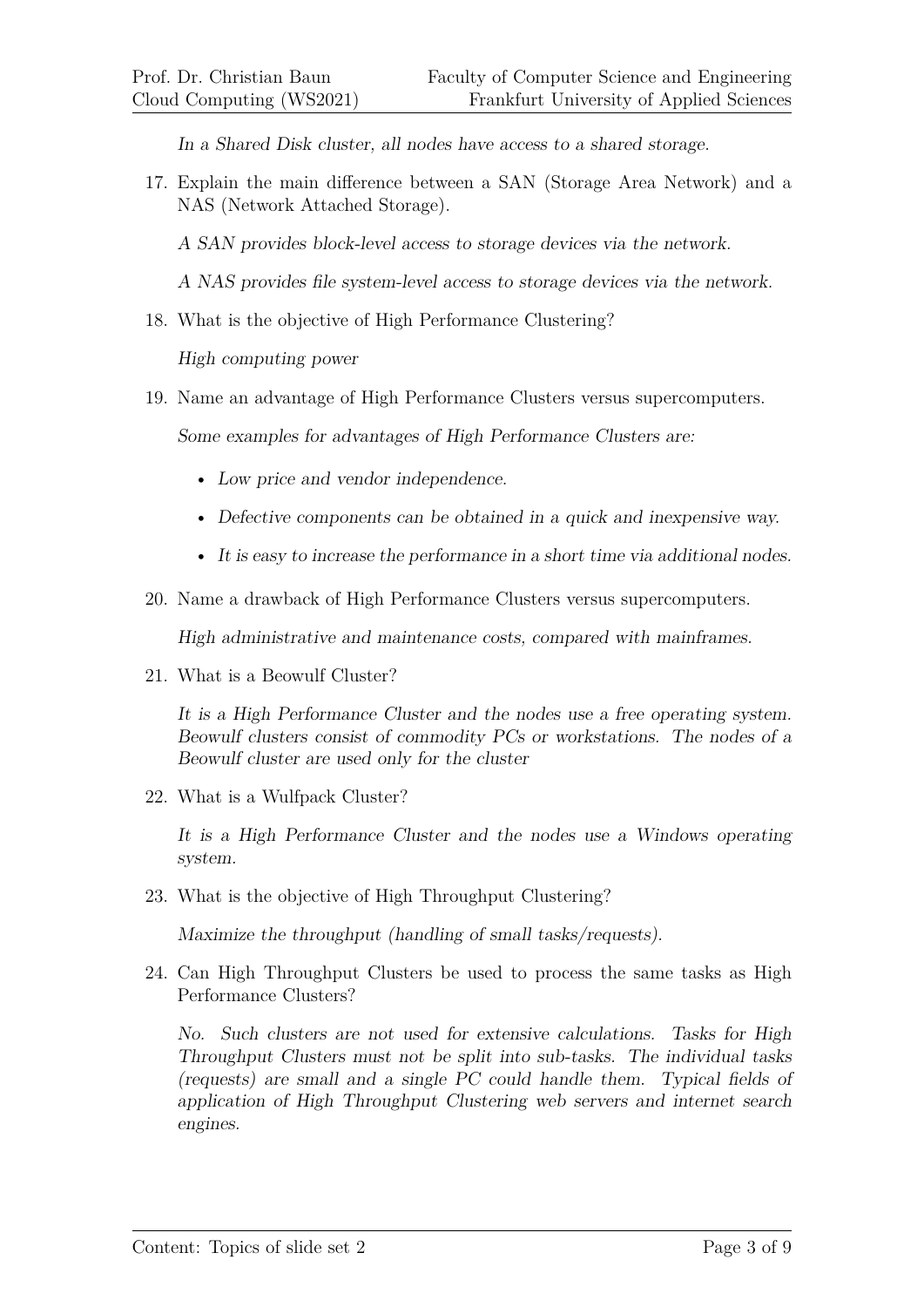If large compute jobs need to be processed, a High Performance Cluster is required.

If multiple small compute jobs (in a short time) need to be processed, a High Throughput Cluster is required.

## **Exercise 2 (MPI Cluster)**

Build up a MPI Cluster with at least 2 virtual nodes (e.g. with VirtualBox or any other virtualization software) or alternatively with at least 2 physical nodes.

Write down precise instructions with the steps you performed to build up the MPI cluster.

Execute a simple program to demonstrate the functioning of your cluster.

This example works for a cluster of eight physical Raspberry Pi nodes with the operating system Raspbian, based on Debian Wheezy. First, we need to install some packages.

 $1$  \$ sudo apt-get update && sudo apt-get -y install make gcc g++ openmpi-bin openmpi-common libopenmpi-dev

Next, the SSH keys need to be distributed amoung the nodes. It is required that the master node (which is used to execute the MPI jobs) can execute commands on all worker nodes (the master is in out example a worker not too) without the need to type in a password.

The nodes have in our example the IP addresses  $10.0.0.110 - 10.0.0.117$ 

```
1 \text{ $s$ sh-copy-id -i \text{-} \text{ } s$.}
```

```
2 $ ssh-copy-id -i ~/.ssh/id_rsa.pub pi@10.0.0.111
```

```
3 $ ssh-copy-id -i \gamma.ssh/id_rsa.pub pi@10.0.0.112
```

```
4 $ ssh-copy-id -i \sim/.ssh/id_rsa.pub pi@10.0.0.113
```

```
5 $ ssh-copy-id -i \sim/.ssh/id_rsa.pub pi@10.0.0.114
```

```
6 $ ssh-copy-id -i \sim/.ssh/id_rsa.pub pi@10.0.0.115
```

```
7 $ ssh-copy-id -i ~/.ssh/id_rsa.pub pi@10.0.0.116
```

```
8 $ ssh-copy-id -i \alpha/.ssh/id_rsa.pub pi@10.0.0.117
```
Insert the hostnames (pi110 - pi117) and the IP addresses into the file /etc/hosts

| 110.0.0.110     | pi110 |
|-----------------|-------|
| $2$ 10.0.0.111  | pi111 |
| 310.0.0.112     | pi112 |
| $4$ 10.0.0.113  | pi113 |
| $5\,10.0.0.114$ | pi114 |
| 610.0.0.115     | pi115 |
| 710.0.0.116     | pi116 |
|                 |       |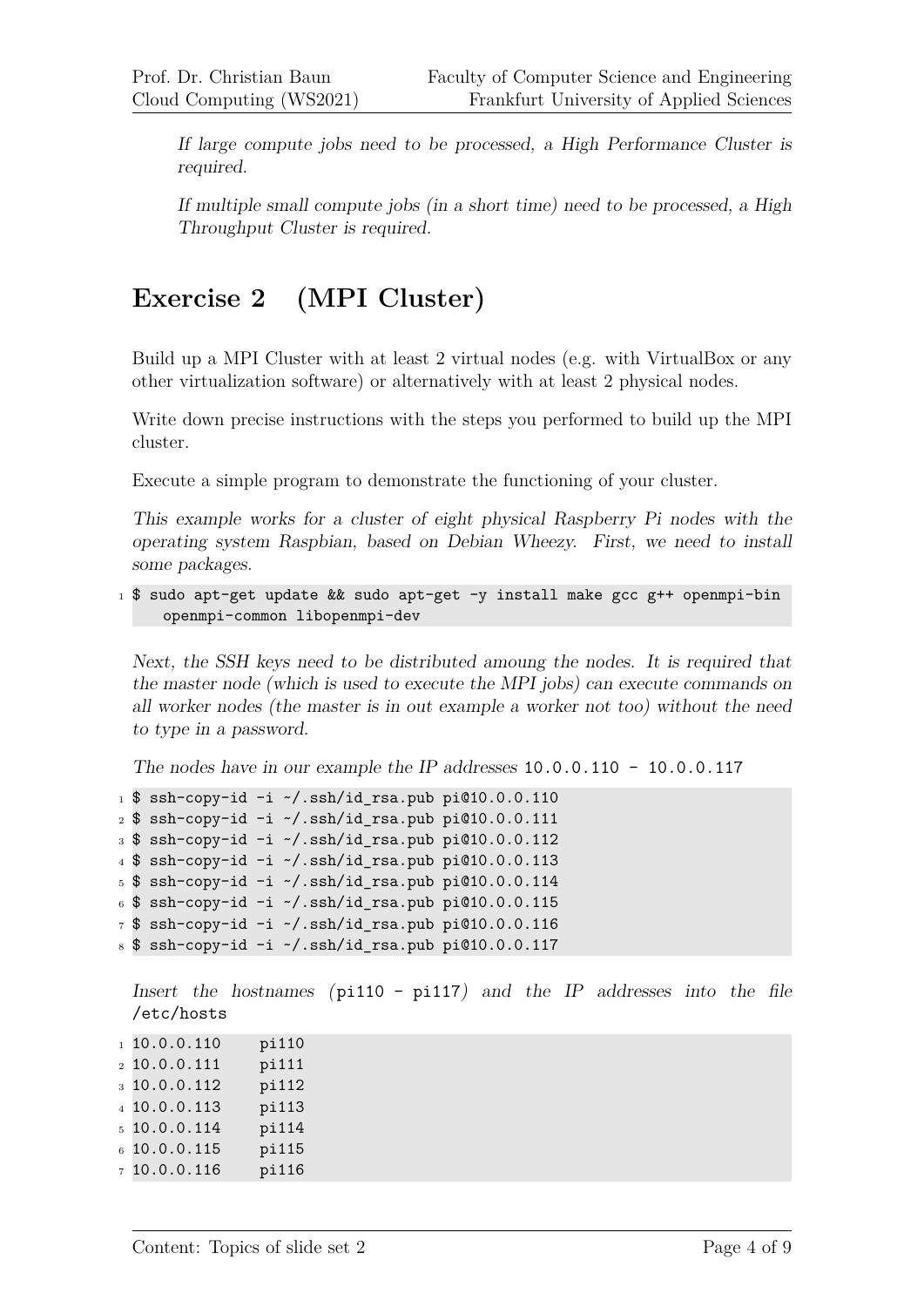10.0.0.117 pi117

It is helpful to have a distribute file system which can be accessed by all nodes of the cluster. This can be used to store the executable and the hosts file. Otherwise it must be distributed manually to all nodes of the cluster. In this example, a GlusterFS distributed file system is mounted on all nodes inside the folder \glusterfs

```
1 sudo mkdir /glusterfs/MPI_examples
```

```
2 sudo chmod 777 /glusterfs/MPI_examples/
```

```
Insert the following source code into the file
  /glusterfs/MPI_examples/hello_world.c
1 #include <mpi.h>
2 #include <stdio.h>
3 #include <unistd.h>
4
5 int main(int argc, char *argv[]) {
6 int size, rank, namelen;
7 char processor_name[MPI_MAX_PROCESSOR_NAME];
8
9 // Initialize the MPI environment
10 MPI_Init(&argc, &argv);
11
12 // How many CPU (cores) contains the MPI environment?
13 MPI_Comm_size(MPI_COMM_WORLD, &size);
14
15 // What is the number of our CPU core?
16 MPI_Comm_rank(MPI_COMM_WORLD, &rank);
17
18 // What is the name of the CPU core?
19 MPI_Get_processor_name(processor_name, &namelen);
20
21 // Output of each process
22 printf("I am process nr. %d of %d on %s\n", rank, size, processor_name);
23
24 // Terminate the MPI environment
25 MPI Finalize();
26
27 // Terminate the programm with exit code 0 (EXIT_SUCCESS)
28 return 0;
29 }
```
Create a file hosts.mpi with contains the hostnames of all hosts, which shall be used for the MPI environment.

```
1 $ for i in 0 1 2 3 4 5 6 7; do echo pi11$i slots=4 >> /glusterfs/
     MPI_examples/hosts_4cores.mpi; done
2 $ cat /glusterfs/MPI_examples/hosts_4cores.mpi
3 pi110 slots=4
```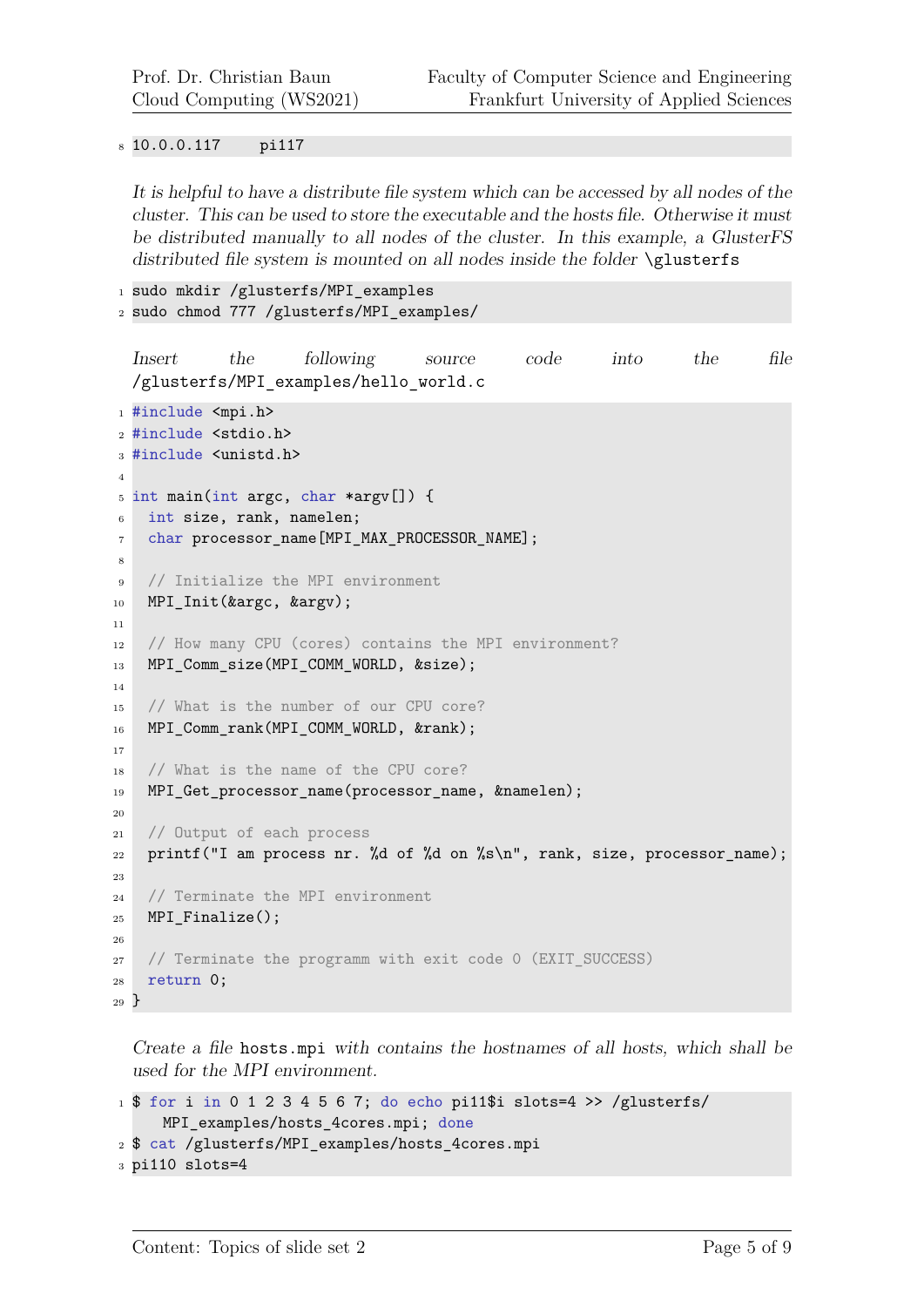Prof. Dr. Christian Baun Cloud Computing (WS2021)

```
4 pi111 slots=4
5 pi112 slots=4
6 pi113 slots=4
7 pi114 slots=4
8 pi115 slots=4
9 pi116 slots=4
10 pi117 slots=4
```
Compile the MPI application:

```
1 $ mpicc /glusterfs/MPI_examples/hello_world.c -o /glusterfs/MPI_examples/
     hello_world
```
Execute the MPI application:

```
1 $ mpirun -np 32 --hostfile /glusterfs/MPI_examples/hosts_4cores.mpi /
     glusterfs/MPI_examples/hello_world
2 I am process nr. 0 of 32 on pi110
3 I am process nr. 2 of 32 on pi110
4 I am process nr. 3 of 32 on pi110
5 I am process nr. 7 of 32 on pi111
6 I am process nr. 6 of 32 on pi111
7 I am process nr. 5 of 32 on pi111
8 I am process nr. 27 of 32 on pi116
9 I am process nr. 17 of 32 on pi114
10 \cdot \cdot \cdot
```
## **Exercise 3 (Approximate** *π* **via Monte Carlo)**

*π* can be approximated via Monte Carlo simulation.

Approach: Inscribe a circle of radius *r* inside a square with side length 2*r*.

Generate random dots in the square. The number of dots in  $A_C$  in relation to the number of dots in  $A<sub>S</sub>$  is equal to the surface ratio.

$$
A_S = (2r)^2 = 4r^2
$$

$$
A_C = \pi r^2 \Longrightarrow \pi = \frac{A_C}{r^2}
$$

$$
\frac{A_C}{A_S} = \frac{\pi r^2}{4r^2} \implies \frac{A_C}{A_S} = \frac{\pi}{4}
$$

The dots can be generated in parallel by the workers. The master receives the dots and calculates *π*.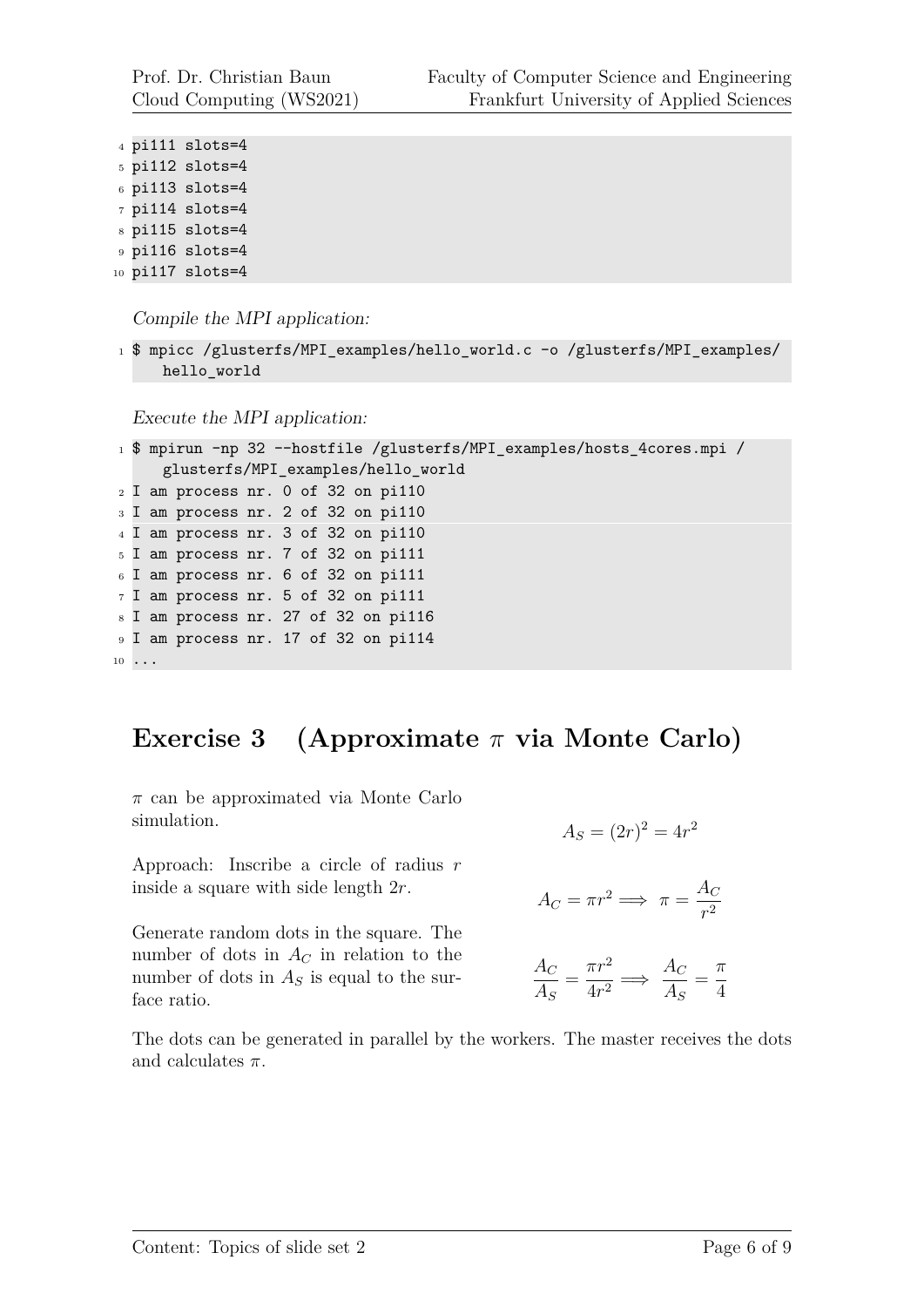

Develop a MPI application, which calculates  $\pi$  via Monte Carlo simulation.

Test your MPI application with with the MPI cluster you already created and with different numbers or worker nodes to discover if your application scales well with a growing number of worker nodes.

It is helpful to have a distribute file system which can be accessed by all nodes of the cluster. This can be used to store the executable and the hosts file. Otherwise it must be distributed manually to all nodes of the cluster.

Insert the following source code into the file /glusterfs/MPI\_examples/pi\_mpi2.c

```
1 #include <stdio.h>
2 #include <stdlib.h>
3 #include "mpi.h"
4
5 int main(int argc, char *argv[]) {
6
7 int myid,nprocs;
8
9 long int npts = 1e8;
10
11 long int i,mynpts;
12
13 double f, sum, mysum;
14 double xmin, xmax, x;
15
16 MPI Init(&argc, &argy);
17 MPI Comm size(MPI COMM WORLD, &nprocs);
18 MPI_Comm_rank(MPI_COMM_WORLD,&myid);
19
20 if (myid == 0) {
21 mynpts = npts - (nprocs-1)*(npts/nprocs);
22 } else {
23 mynpts = npts/nprocs;
24 }
25
26 mysum = 0.0;
```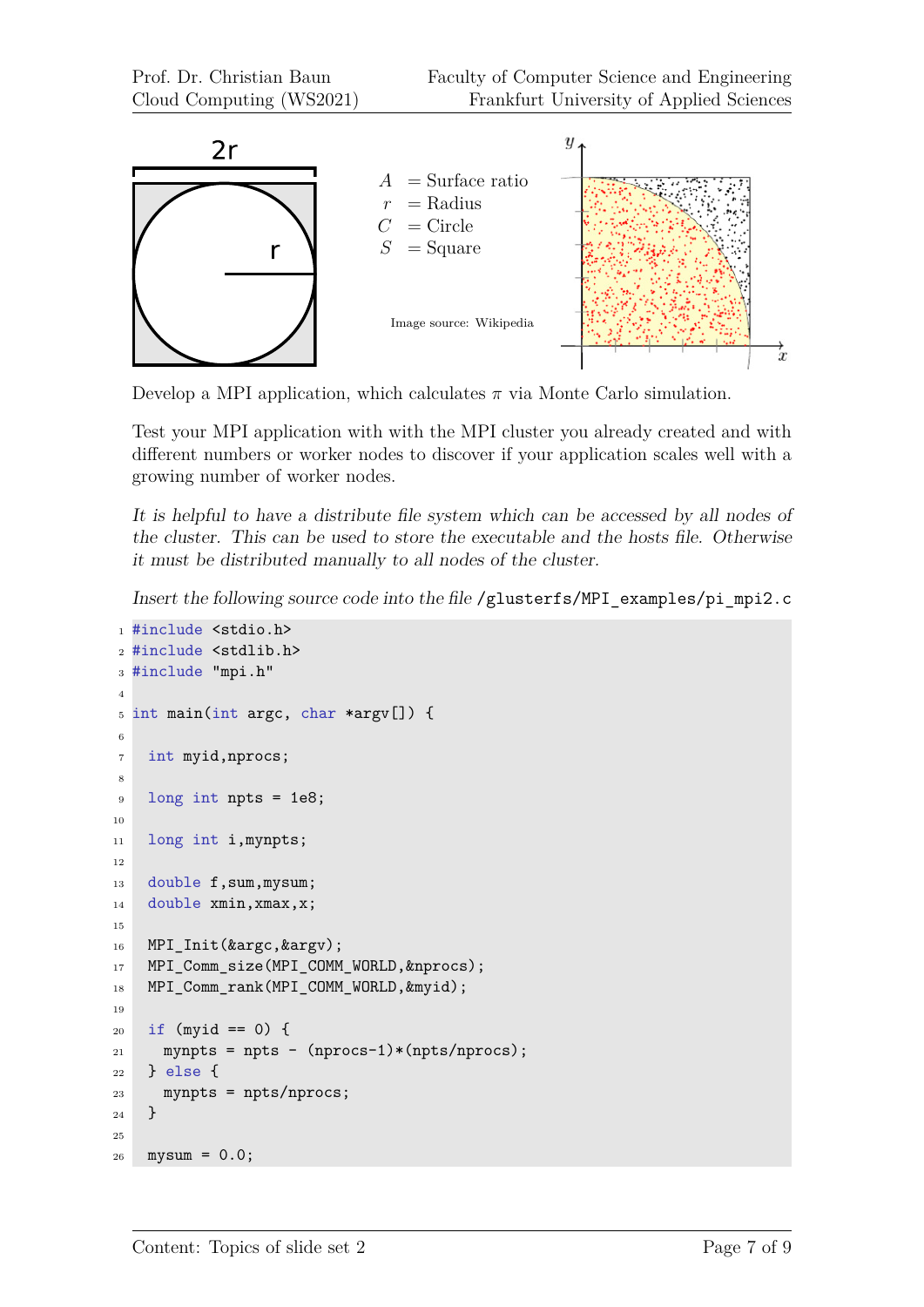```
27 xmin = 0.0;
28 xmax = 1.0;
29
30 srand(time(0));
31
32 for (i=0; i<mynpts; i++) {
33 x = (double) rand()/RAND_MAX*(xmax-xmin) + xmin;
34 mysum += 4.0/(1.0 + x*x);35 }
36
37 MPI_Reduce(&mysum,&sum,1,MPI_DOUBLE,MPI_SUM,0,MPI_COMM_WORLD);
38
39 if (myid == 0) {
_{40} f = sum/npts;
41 printf("PI calculated with %ld points = %f \ (n, p, t);
42 \frac{1}{2}43
44 MPI_Finalize();
45 }
```
Compile the MPI application:

```
1 $ mpicc glusterfs/MPI_examples/pi_mpi2.c -o /glusterfs/MPI_examples/
    pi_mpi2
```
Switch to the appropriate directory:

- \$ cd /glusterfs/MPI\_examples/
- \$ pwd
- /glusterfs/MPI\_examples/

In this example, the MPI application was executed on a cluster with 128 CPU cores (4 cores per physical node) with different numbers of CPU cores:

```
1 $ time mpirun -np 128 --hostfile hosts_4cores.mpi pi_mpi2
_{2} PI calculated with 1000000000 points = 3.141601
3
4 real 0m6.276s
5 user 0m14.050s
6 sys 0m1.520s
7
8 $ time mpirun -np 64 --hostfile hosts_4cores.mpi pi_mpi2
9 PI calculated with 1000000000 points = 3.141592
10
11 real 0m7.088s
12 user 0m20.120s
13 sys 0m1.080s
14
15 $ time mpirun -np 32 --hostfile hosts_4cores.mpi pi_mpi2
16 PI calculated with 1000000000 points = 3.141580
17
```